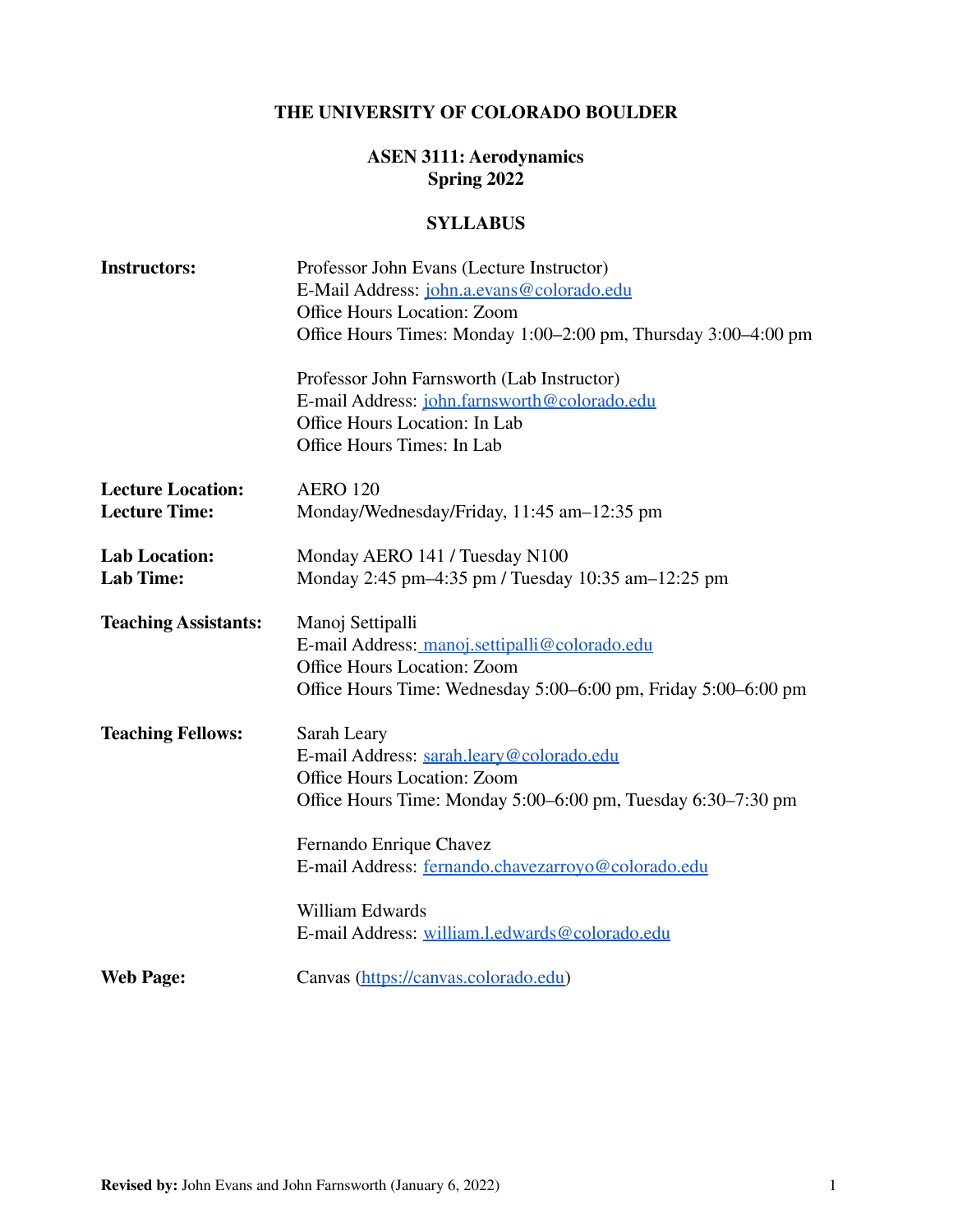## **Course Objectives:**

The primary course objective is to develop a fundamental understanding of the origins and magnitude of aerodynamic forces and moments, primarily on aircraft where they provide the lift and balance needed to fly, and to develop methodologies for modeling and prediction of such forces and moments. A secondary course objective is to develop a fundamental understanding of gas dynamics in nozzles with application to aircraft and rocket propulsion.

## **Learning Goals:**

Establish a level of competency in the following topics such that you may use this expertise in the design of operational aircraft.

### **1. Fundamentals**

- a. Vector Calculus
- b. Fluid Mechanics
- c. Aerodynamics
- d. Gas Dynamics

### **2. Origins of Lift**

- a. Airfoils and Circulation
- b. Subsonic Wings
- c. Wing Sweep
- d. Supersonic Wings

# **3. Origins of Drag**

- a. Skin Friction Drag
- b. Form Drag
- c. Induced Drag
- d. Transonic Compressibility Drag
- e. Supersonic Wave Drag

# 4. **Modeling and Prediction of Lift and Drag**

- a. Potential Flow Theory
- b. Incompressible Thin Airfoil Theory
- c. Compressible Thin Airfoil Theory
- d. Panel Methods
- e. Prandtl Lifting Line Theory

### **Prerequisites:**

Prerequisites include APPM 2350, ASEN 2002, and ASEN 2004 with a minimum grade of C in each class. This course is restricted to Aerospace Engineering majors only.

### **Textbook, References, and Material:**

Fundamentals of Aerodynamics, J.D. Anderson, Fifth or Sixth Edition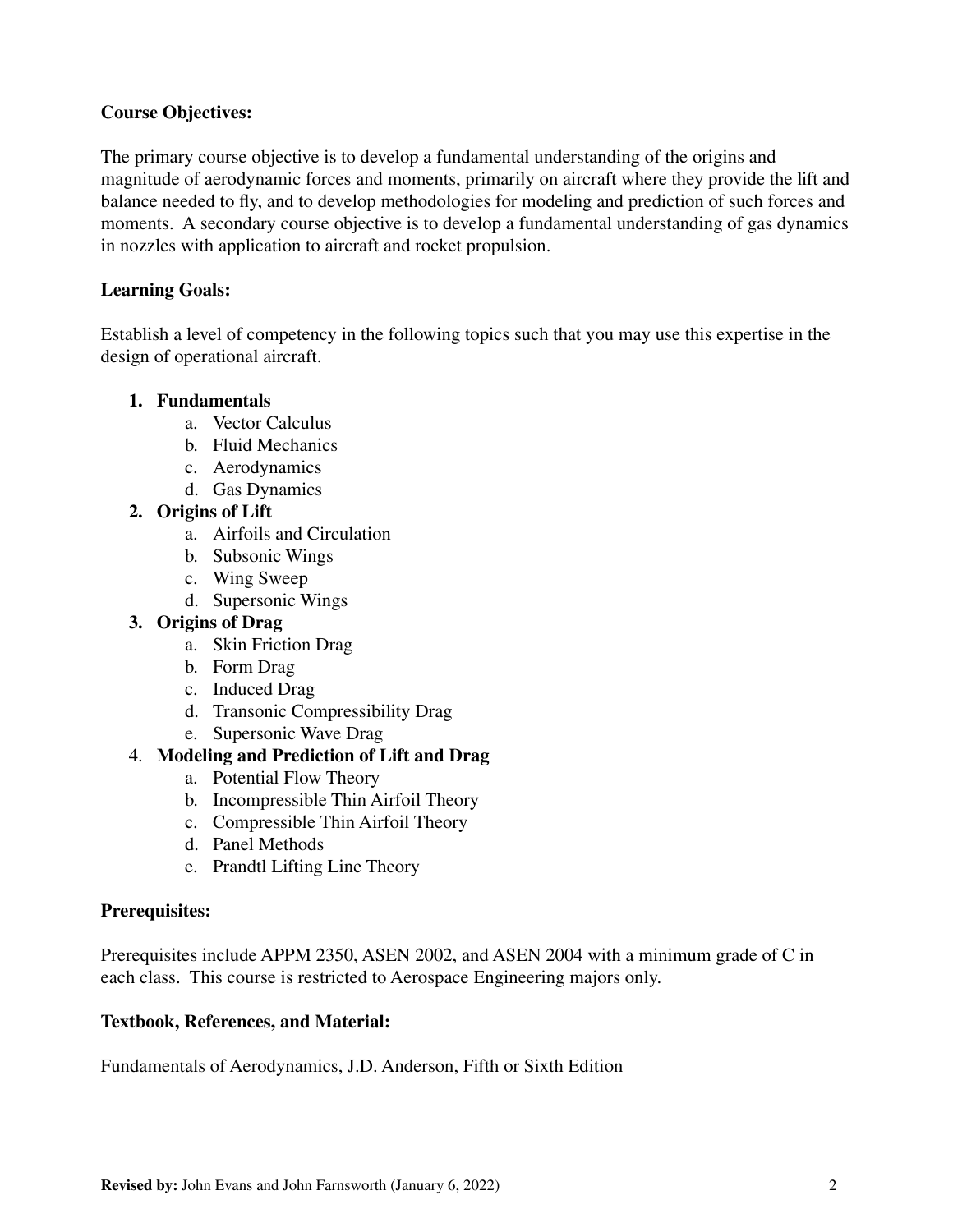#### **Course Website and Course Communications:**

There will be a class website on Canvas. All relevant documents, lab assignments, schedules, and supplemental documents will be posted to this site throughout the semester. Please check back to see what has been posted. All course announcements outside of lecture and lab will be sent as Canvas announcements, so it is the student's responsibility to make sure their Canvas settings are appropriately configured to receive these announcements.

Students should only e-mail the teaching team if they have a pressing logistical or health issue. The teaching team will aim to respond to e-mails within one business day. All questions on assignments, quizzes, exams, and course content should be asked during lecture, lab, or office hours.

#### **Course Format:**

The course will follow a blend of traditional lectures and laboratory exercises. Homework will be assigned every Monday to be due the next Monday at the start of class. There will be four computational assignments. There will be weekly concept quizzes and lab quizzes following each computational assignment. There will be three midterm exams throughout the semester and a final exam. Student assessment will be based on homework assignments, computational assignments, concept quizzes, lab quizzes, midterm exams, and the final exam.

#### **Grading:**

Course grades will be assigned based on the following percentages:

*Individual Effort:* 36% Midterm Exams (3 x 12%) 24% Final Exam 8% Individual Lab Quizzes (4 x 2%) *Group Effort:* 5% Homework 5% Concept Quizzes 20% Computational Assignments (4 x 5%) 2% Group Lab Quizzes (4 x 0.5%)

Grades will be posted to the course website on Canvas. Group Effort only contributes to the final grade if the total Individual Effort grade is C or better.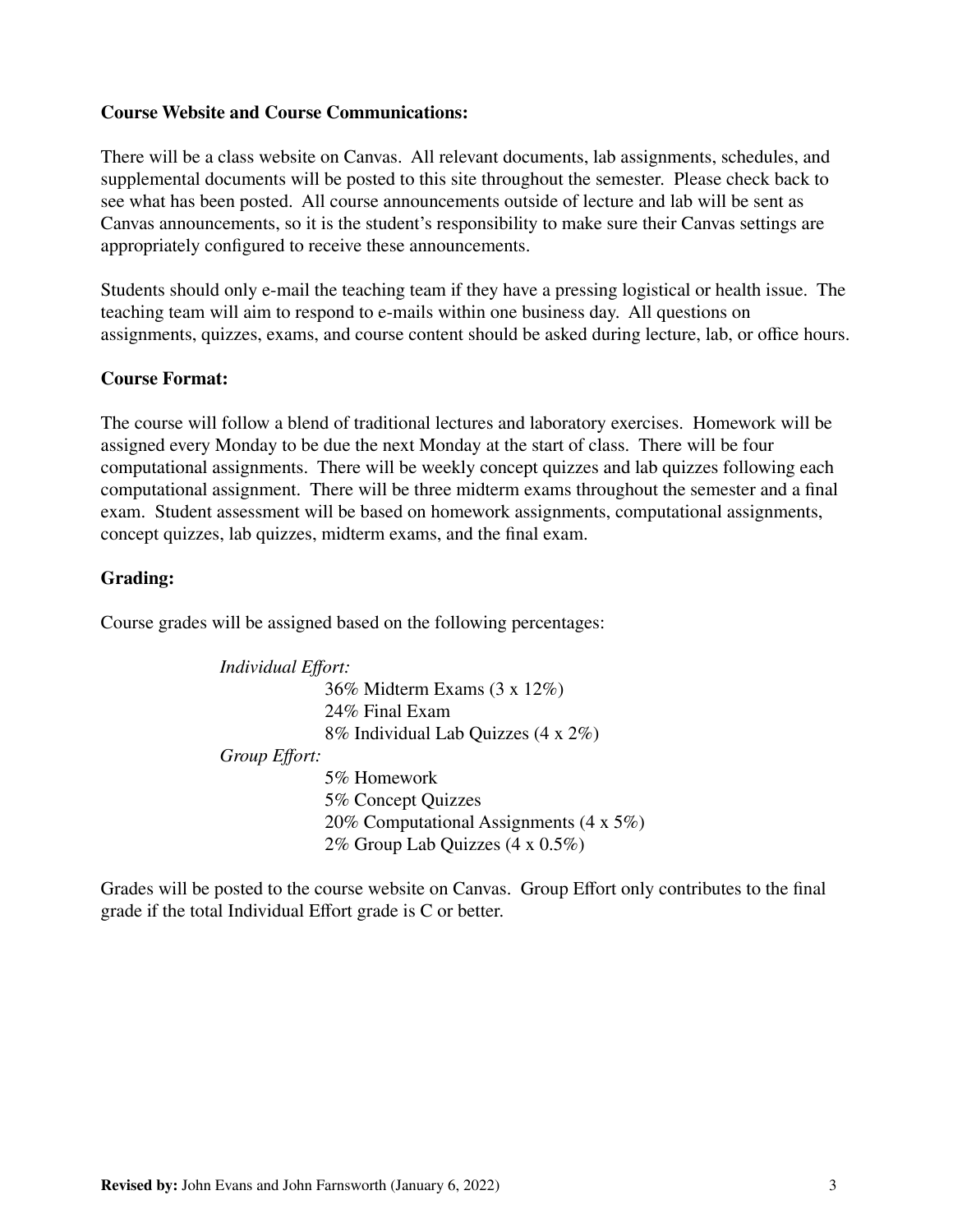## **Letter Grading Scheme:**

| <b>Letter Grade</b> | <b>Percent Grade</b> | 4.00 Scale |
|---------------------|----------------------|------------|
| A                   | $93.00 - 100.00$     | 4.00       |
| $A-$                | $90.00 - 92.99$      | 3.67       |
| $B+$                | $87.00 - 89.99$      | 3.33       |
| B                   | $83.00 - 86.99$      | 3.00       |
| $B-$                | $80.00 - 82.99$      | 2.67       |
| $C+$                | $77.00 - 79.99$      | 2.33       |
| $\subset$           | $73.00 - 76.99$      | 2.00       |
| $C$ -               | $70.00 - 72.99$      | 1.67       |
|                     | $60.00 - 69.99$      | 1.00       |
| F                   | <b>Below 60.00</b>   | 0.00       |

Letter grades will be assigned as follows:

All three midterm exams as well as the final exam will be curved, while the homework, concept quizzes, lab quizzes, and computational assignments will not be curved.

#### **Remarks on Grading:**

Our grading scheme is not designed to reward or punish. It is designed to indicate your level of competency compared to the standard that we set. Do you meet the minimum level of competency? Do you exceed the minimum? Are you below the minimum? The answers to these questions should be indicated by your final grade.

The final grade indicates your readiness to continue to the next level of courses. Meeting the minimum requirements indicates that you are prepared to continue at least at the minimum level required for the next in the sequence of courses. Exceeding the minimum means you are ready to enter the next course and that you have mastery of material beyond the minimum, that is, you show some level of proficiency.

### **Homework Policy:**

Homework will be assigned every Monday during lecture to be due the next Monday at the start of lecture. All homework submissions must be uploaded to Canvas as PDF files before they are due. *Homework assignments are due at the start of lecture on the due date.*

Each homework assignment will be worth 10 points. Homework submissions will be graded for "completeness", and solutions will be posted for self-assessment of "correctness". Late assignments will not be accepted under any circumstance, but the lowest homework grade will be dropped.

Collaboration is permitted on homework. You may discuss the means and methods for formulating and solving problems and even compare answers, but you are not free to copy someone else's assignment. *Copying material from any resource (including solutions manuals) and submitting it*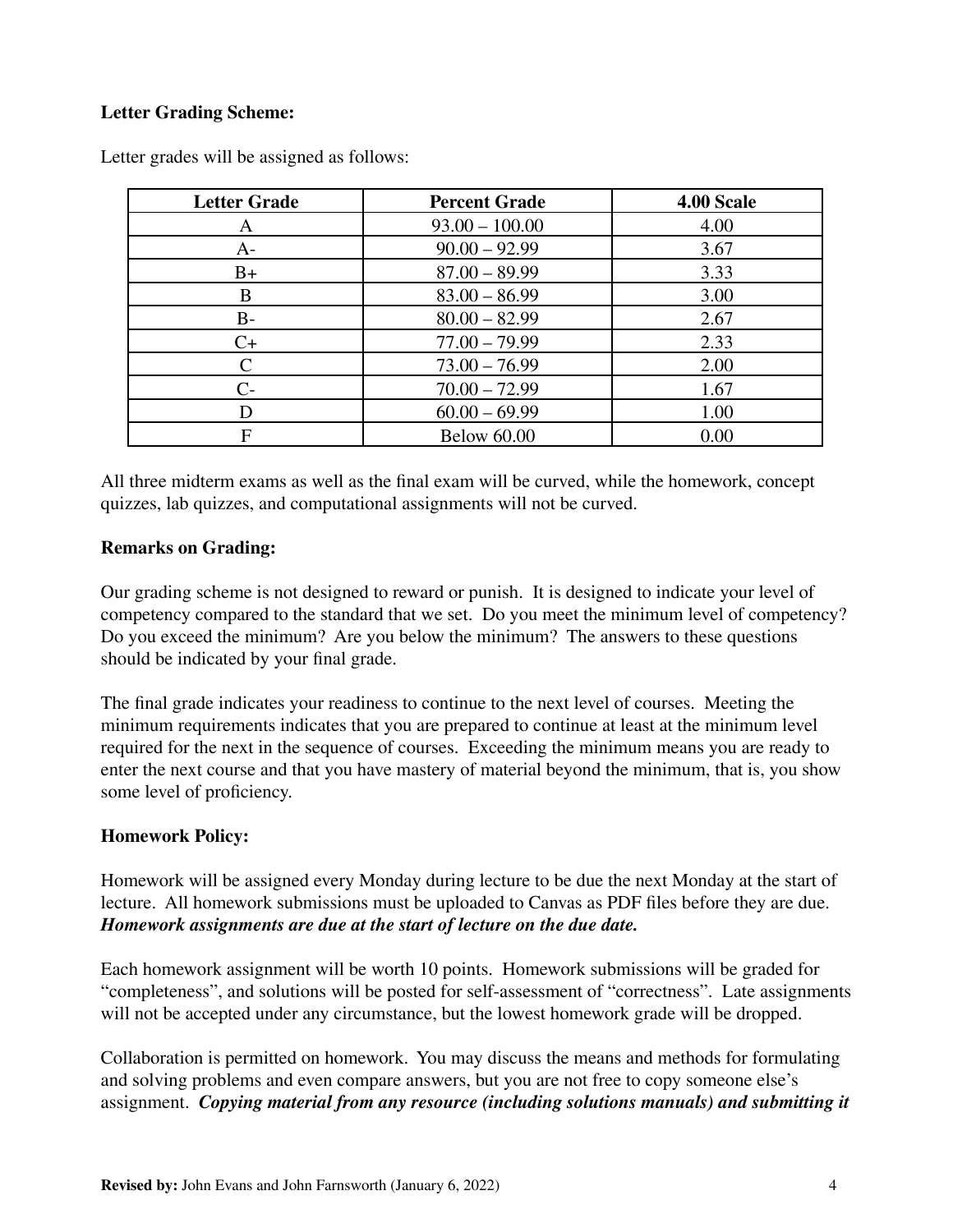*as one's own is considered plagiarism and is an Honor Code violation.* Students who are caught copying material, from either the solution manual or peer assignments, will receive a zero "Homework" grade for the class. Remember, the less you think about the problems yourself, the less you actually learn, and the more difficult it will be to succeed on exams.

Homework is meant both as a mechanism for students to learn and apply course material as well as practice solving problems for the midterm exams and final exam. As such, students should approach the homework assignments as if they were graded for "correctness". Students should strive to demonstrate an understanding of the principles involved by including diagrams, using correct notation and terminology, explaining the approach, showing the key steps to obtaining the solution, and outlining the answer with proper units. Students should also submit work with a professional appearance.

## **Concept Quiz Policy:**

There will be a concept quiz each week of the semester except for the first and last week of class and midterm exam weeks. These concept quizzes will be administered as Canvas quizzes, and each quiz will be assigned on a Monday and due on the Friday of the same week at 11:59 PM. Students will have fifteen minutes to complete each quiz, and students will be able to take the concept quizzes as many times as they like before they are due. The concept quizzes will cover material assigned in readings during the week they are assigned, and they are intended to help students identify, practice, and comprehend important concepts. The concept quizzes will be closed-book, and there will be no make-up concept quizzes. However, the lowest concept quiz grade will be dropped.

# **Lab Quiz Policy:**

There will be four lab quizzes throughout the semester, one following each computational assignment. The lab quizzes will cover material associated with the computational assignments as well as material presented or discussed within the lab. Each lab quiz will be administered in two parts: 1) an Individual Lab Quiz and 2) a Group Lab Quiz. First, students will be given 15 min to individually take the lab quiz, which will be closed book, additionally students will be prohibited from talking during this time. Once all of the students have turned in their Individual Lab Quiz, a second copy will be provided to each student and another 15 min will be allotted for the students to take the quiz as a small group of no more than 4. During this time students can discuss each question amongst their small group, but are not allowed to use additional resources. Each student must turn-in their own copy of the group lab quiz, and detail who their team members were.

There will be no makeup lab quizzes. If you are unable to attend a particular lab quiz due to an extraordinary situation, you must notify the laboratory instructor, via email, ahead of the scheduled time, and if an excused absence is granted, then the individual and group quiz grades will be dropped from your overall individual and group lab quiz grades respectively.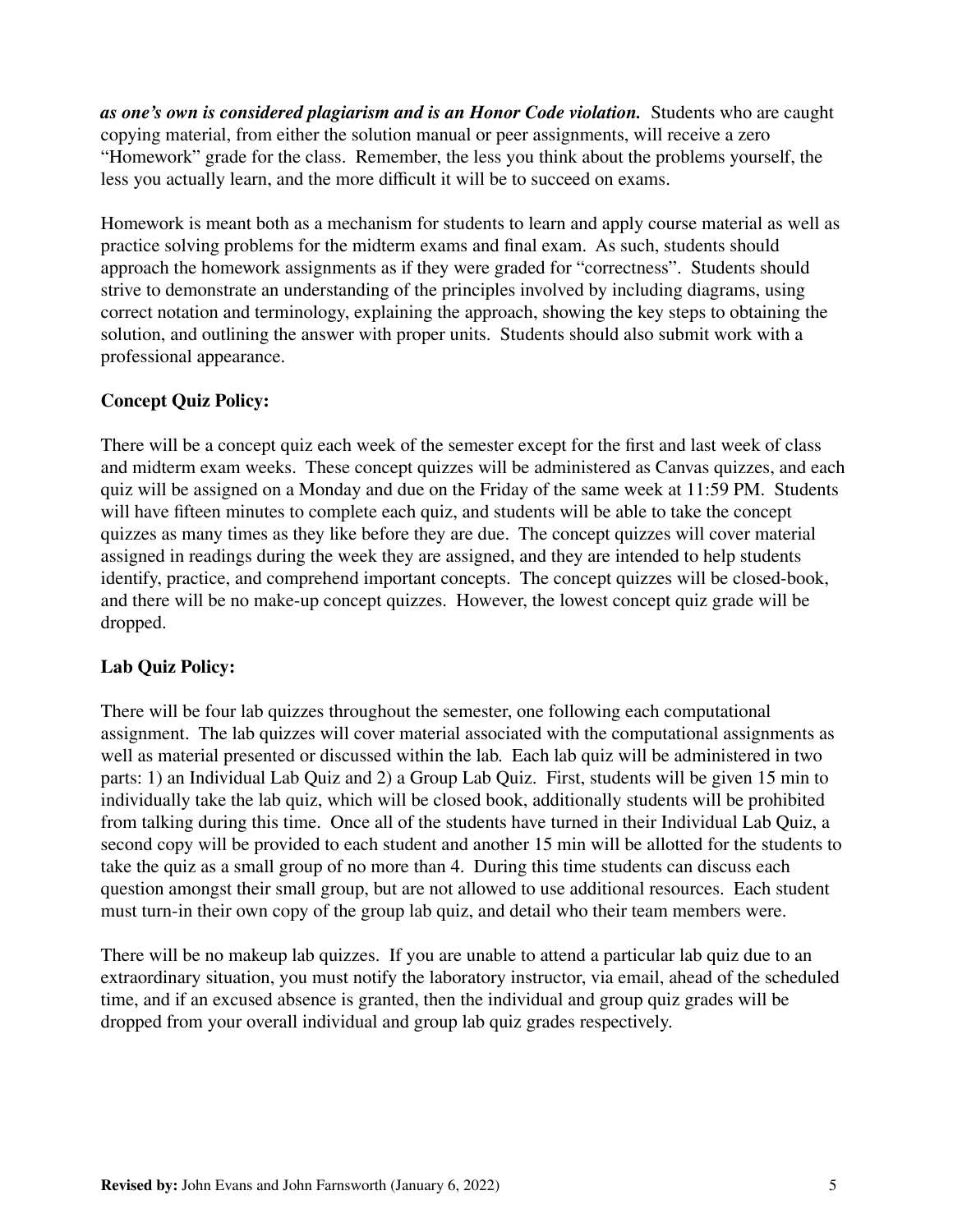### **Midterm Exam Policy:**

There will be three midterm exams:

**Exam 1, February 16, 2022:** Fundamentals and Potential Flow **Exam 2, March 9, 2022:** Incompressible Flow About Airfoils and Finite Wings **Exam 3, April 20, 2022:** Compressible Flow and Shock Waves

The midterm exams will cover all material in the course including lecture, discussions, assignments, and laboratory exercises.

Each midterm exam will consist of two parts. The first part will be fully closed book and will test understanding of concepts. The second part will be closed book except for a crib sheet and will involve derivation and problem solving. Collaboration on the midterm exams will not be tolerated. Students who are caught in these activities will receive an "F" for the course and reported to the Dean's office for further punitive action.

There will be no makeup midterm exams. If you are unable to attend a particular midterm exam due to an excused absence, your midterm examination grade will be replaced by your final exam grade associated with the missed midterm material.

The course is broken into three topics that are assessed through three midterm exams. These same three topics will be tested on the final. Recognizing that testing is never an exact science, your final grade will be calculated from your best percentage of the two topic tests (one from midterm, one from final) according to the following policy. When the better performance on a given topic occurs on the final, the topic score from the final will always be chosen which allows the final to replace any (up to all) midterm scores. However, for a midterm topic score to replace a lower topic score on the final, a student must score at least a 70% on the topic score from the final (after accounting for any curve applied). Thus, failing a topic on the final will result in that topic score being used in the final exam score with the weighting described at the start of the Grading section above.

### **Final Exam Policy:**

*There will be a comprehensive final exam on Sunday, May 1, 2022 from 7:30 pm to 10:00 pm.* The date of the final exam is dictated by the University of Colorado Boulder registrar's office and can not be changed or modified. As a result the exam can not be offered early and no make-ups will be permitted. Students are advised to plan their end of semester schedules accordingly.

The final exam will cover all material in the course including lecture, discussions, assignments, and laboratory exercises.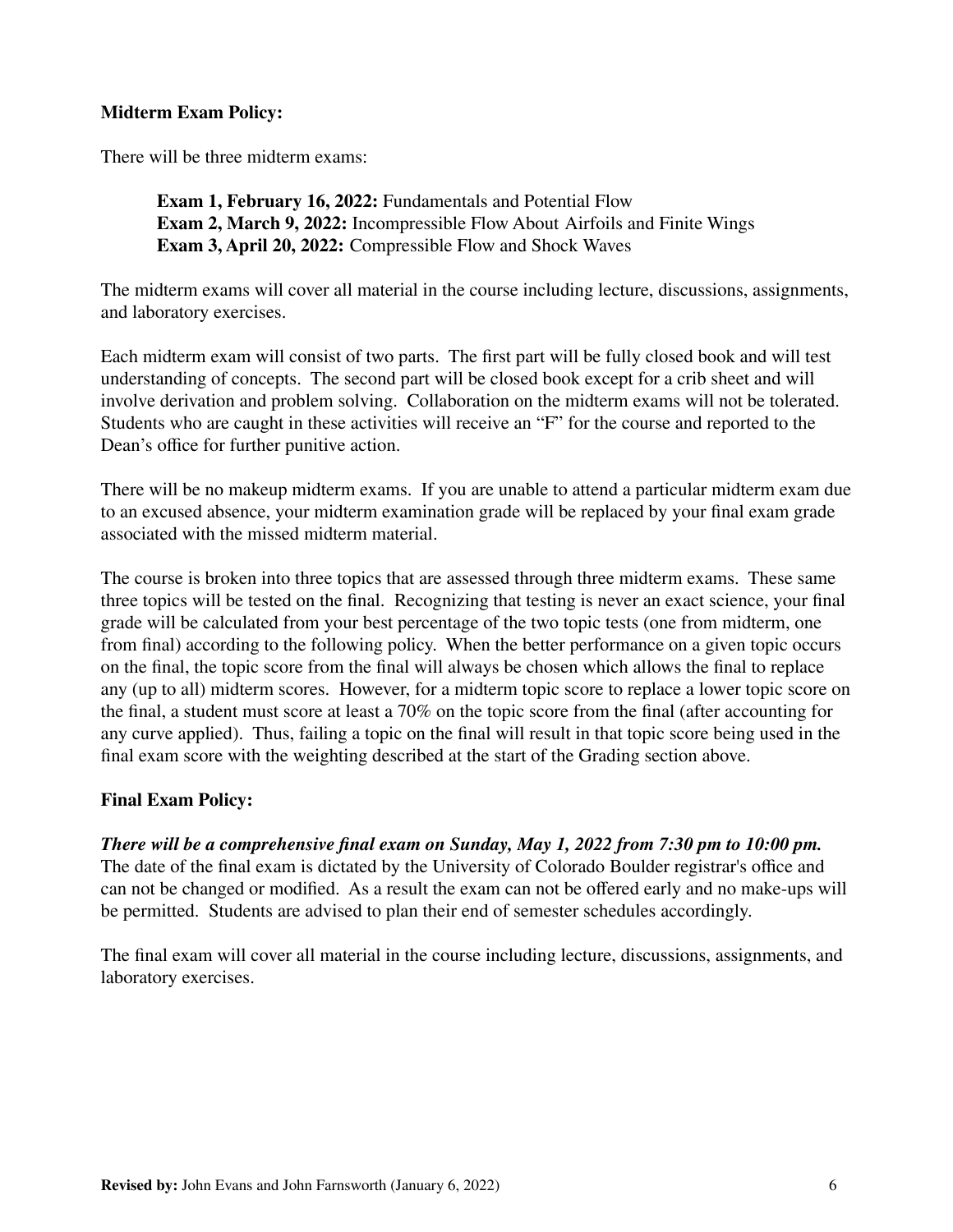The final exam will consist of two parts. The first part will be fully closed book and will test understanding of concepts. The second part will be closed book except for four crib sheets and will involve derivation and problem solving. Collaboration on the final exam will not be tolerated. Students who are caught in these activities will receive an "F" for the course and reported to the Dean's office for further punitive action.

If a student has an "A" midterm exam average grade going into the final exam, the student may elect to not take the final exam. In this case, the student's midterm exam average grade will replace the student's final exam grade. *Students qualifying for this option will be notified by no later than the final exam reading day, Friday, April 29, 2022.*

## **Computational Assignments Policy:**

There will be four computational modeling assignments throughout the semester. These are:

- **CA 1:** Introduction to Numerical Integration and Computation of Lift/Drag **CA 2:** Computing Incompressible Flow over Thin and Thick Airfoils **CA 3:** Computing Incompressible Flow over Finite Wings
- **CA 4:** Computing Compressible Aerodynamics

To complete these assignments, students must have access to a computer, basic programming skills, and familiarity with some programming languages and/or environments similar to what is covered in introductory computing courses. The minimum requirement is some proficiency with MATLAB. If you are not familiar with MATLAB, it is your responsibility to become so.

Collaboration is permitted on the computational assignments. You may discuss the means and methods for formulating and solving problems and even compare answers, but you are not free to copy someone else's work. *Copying material from any resource (including code from another student or online) and submitting it as one's own is considered plagiarism and is an Honor Code violation.* Students who are caught copying material will receive a zero "Computational Assignments" grade for the class.

For each computational assignment, a zip file containing your code must be submitted to Canvas, including a "driver" or "main" MATLAB script producing all requested figures. Code must be written individually. If you have collaborated with others while designing your code, be sure to credit them in a comment section at the top of your "driver" or "main" MATLAB script. Each computational assignment will be due on a Sunday. *Codes should be submitted via Canvas by 11:59 PM on the due date. Code will not be accepted after the given due date.*

Further guidelines for the code submission will be given in class.

### **Reading Assignments Policy:**

There will be reading assignments associated with each lecture. These assignments may be found on the course schedule. These reading assignments are to be completed before the lecture. The lecture and discussions should help to clarify and supplement what you have read.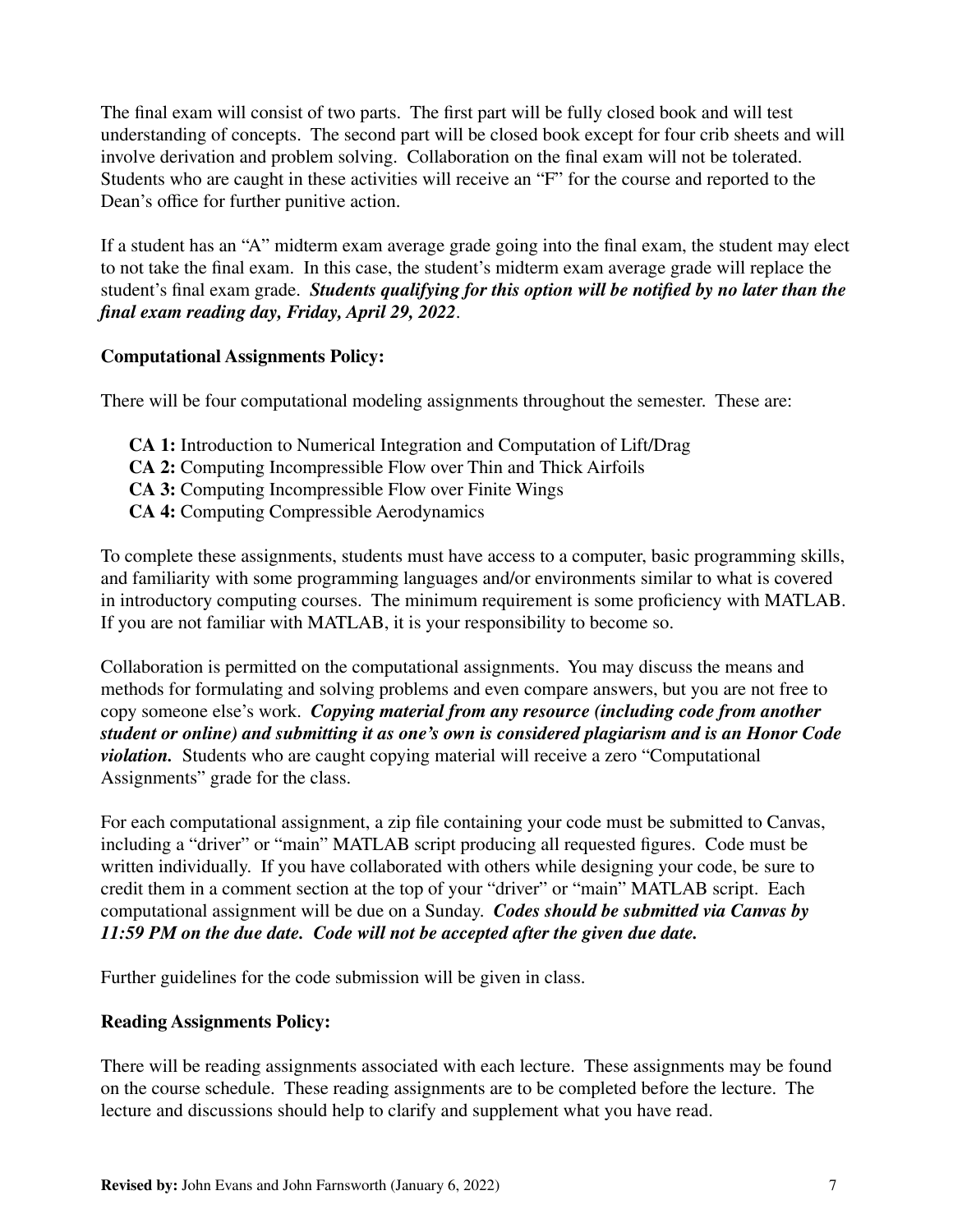### **Attendance Policy:**

Students are highly encouraged to attend scheduled lecture and laboratory periods. Expect new material to be presented in both the lecture and laboratory periods. Exams will cover all the material in the course, including lecture, discussions, homework, and laboratory exercises.

#### **Evaluated Outcomes:**

The Department of Aerospace Engineering Sciences has adopted a policy of assigning grades to "evaluated outcomes" in each course:

- **O1:** Professional context and expectations
- **O2:** Current and historical perspective
- **O3:** Multidisciplinary systems perspective
- **O4:** Written, oral, and graphical communication ability
- **O5:** Knowledge of key scientific/engineering concepts
- **O6:** Ability to define and conduct experiments and use experimentation
- **O7:** Ability to lead independently and find information
- **O8:** Ability to work in teams
- **O9:** Ability to design
- **O10:** Ability to formulate and solve problems
- **O11:** Ability to use and program computers

Evaluation of these outcomes allows an assessment of your performances and provides a major portion of the process we, the Faculty, use for continuous assessment and improvement of the entire AES undergraduate curriculum. The model for these outcomes derives from several sources including the *Desired Attributes of an Engineer* as defined by The Boeing Company and "curriculum reviews" from major aerospace corporations including The Boeing Company, Lockheed Martin Corporation, and Ball Aerospace Corporation. These inputs were combined with the AES faculty vision of the desired attributes of an aerospace engineer and the requirements of the Accreditation Board for Engineering and Technology (ABET) to produce this list of evaluated outcomes. Each assignment is designed and graded to assess some combination of these outcomes.

For ASEN 3111, these outcomes are grouped according to:

- Knowledge of scientific and engineering principles (O5)
- Ability to formulate and solve problems  $(07, 010)$
- Ability to develop and use computer programs (O11)
- $\bullet$  Ability to design with a multidisciplinary systems perspective  $(O3, O9)$
- $\bullet$  Ability to work in a team  $(O8)$
- Ability to communicate effective (O4)
- Ability to design and conduct experiments (O6)
- $\bullet$  Ability to appreciate ethical, economic, historical, and technical context (O1, O2)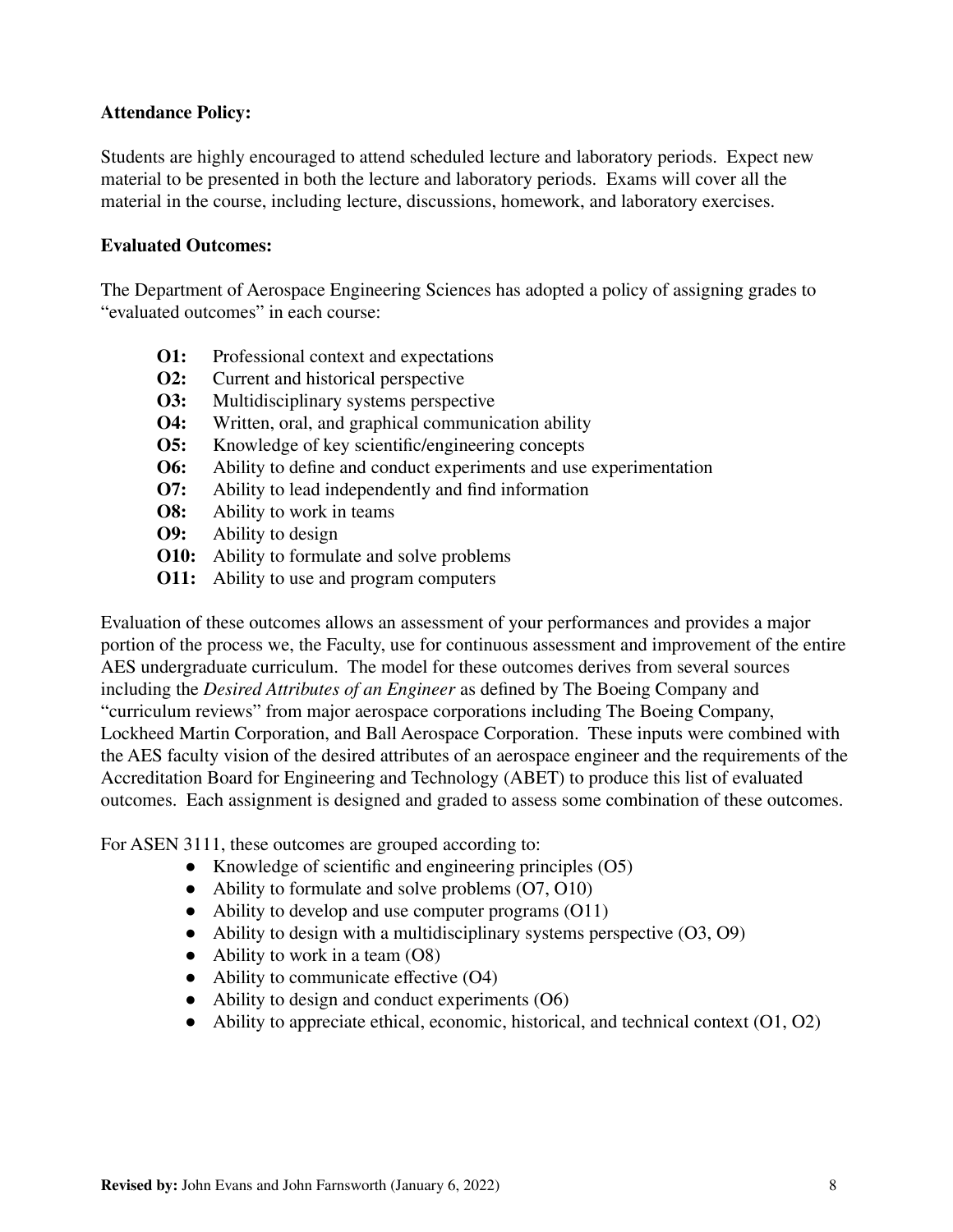### **Requirements for COVID-19:**

As a matter of public health and safety due to the pandemic, all members of the CU Boulder community and all visitors to campus must follow university, department and building requirements and all public health orders in place to reduce the risk of spreading infectious disease. Students who fail to adhere to these requirements will be asked to leave class, and students who do not leave class when asked or who refuse to comply with these requirements wil[l](https://www.colorado.edu/policies/covid-19-health-and-safety-policy) be referred to Student [Conduct](https://www.colorado.edu/sccr/) and Conflict [Resolution.](https://www.colorado.edu/sccr/) For more information, see the policy on [classroom](http://www.colorado.edu/policies/student-classroom-and-course-related-behavior) behavior and th[e](http://www.colorado.edu/osccr/) Student Code of [Conduct](http://www.colorado.edu/osccr/). If you require accommodation because a disability prevents you from fulfilling these safety measures, please follow the steps in the "Accommodation for Disabilities" statement on this syllabus.

CU Boulder currently requires masks in classrooms and laboratories regardless of vaccination status. This requirement is a precaution to supplement CU Boulder's COVID-19 vaccine requirement. Exemptions include individuals who cannot medically tolerate a face covering, as well as those who are hearing-impaired or otherwise disabled or who are communicating with someone who is hearing-impaired or otherwise disabled and where the ability to see the mouth is essential to communication. If you qualify for a mask-related accommodation, please follow the steps in the "Accommodation for Disabilities" statement on this syllabus. In addition, vaccinated instructional faculty who are engaged in an indoor instructional activity and are separated by at least 6 feet from the nearest person are exempt from wearing masks if they so choose.

If you feel ill and think you might have COVID-19, if you have tested positive for COVID-19, or if you are unvaccinated or partially vaccinated and have been in close contact with someone who has COVID-19, you should stay home and follow the further guidance of the Public [Health](https://www.colorado.edu/health/public-health/quarantine-and-isolation) [Office\(](https://www.colorado.edu/health/public-health/quarantine-and-isolation)[contacttracing@colorado.edu](mailto:contacttracing@colorado.edu)). If you are fully vaccinated and have been in close contact with someone who has COVID-19, you do not need to stay home; rather, you should self-monitor for symptoms and follow the further guidance of the Public [Health](https://www.colorado.edu/health/public-health/quarantine-and-isolation) [Office](https://www.colorado.edu/health/public-health/quarantine-and-isolation) ([contacttracing@colorado.edu](mailto:contacttracing@colorado.edu)).

#### **Accommodation for Disabilities:**

If you qualify for accommodations because of a disability, please submit your accommodation letter from Disability Services to your faculty member in a timely manner so that your needs can be addressed. Disability Services determines accommodations based on documented disabilities in the academic environment. Information on requesting accommodations is located on the **[Disability](https://www.colorado.edu/disabilityservices/)** [Services](https://www.colorado.edu/disabilityservices/) website. Contact Disability Services at 303-492-8671 or [dsinfo@colorado.edu](mailto:dsinfo@colorado.edu) for further assistance. If you have a temporary medical condition, see Temporary Medical [Conditions](http://www.colorado.edu/disabilityservices/students/temporary-medical-conditions) on the Disability Services website.

### **Classroom Behavior:**

Both students and faculty are responsible for maintaining an appropriate learning environment in all instructional settings, whether in person, remote or online. Those who fail to adhere to such behavioral standards may be subject to discipline. Professional courtesy and sensitivity are especially important with respect to individuals and topics dealing with race, color, national origin,